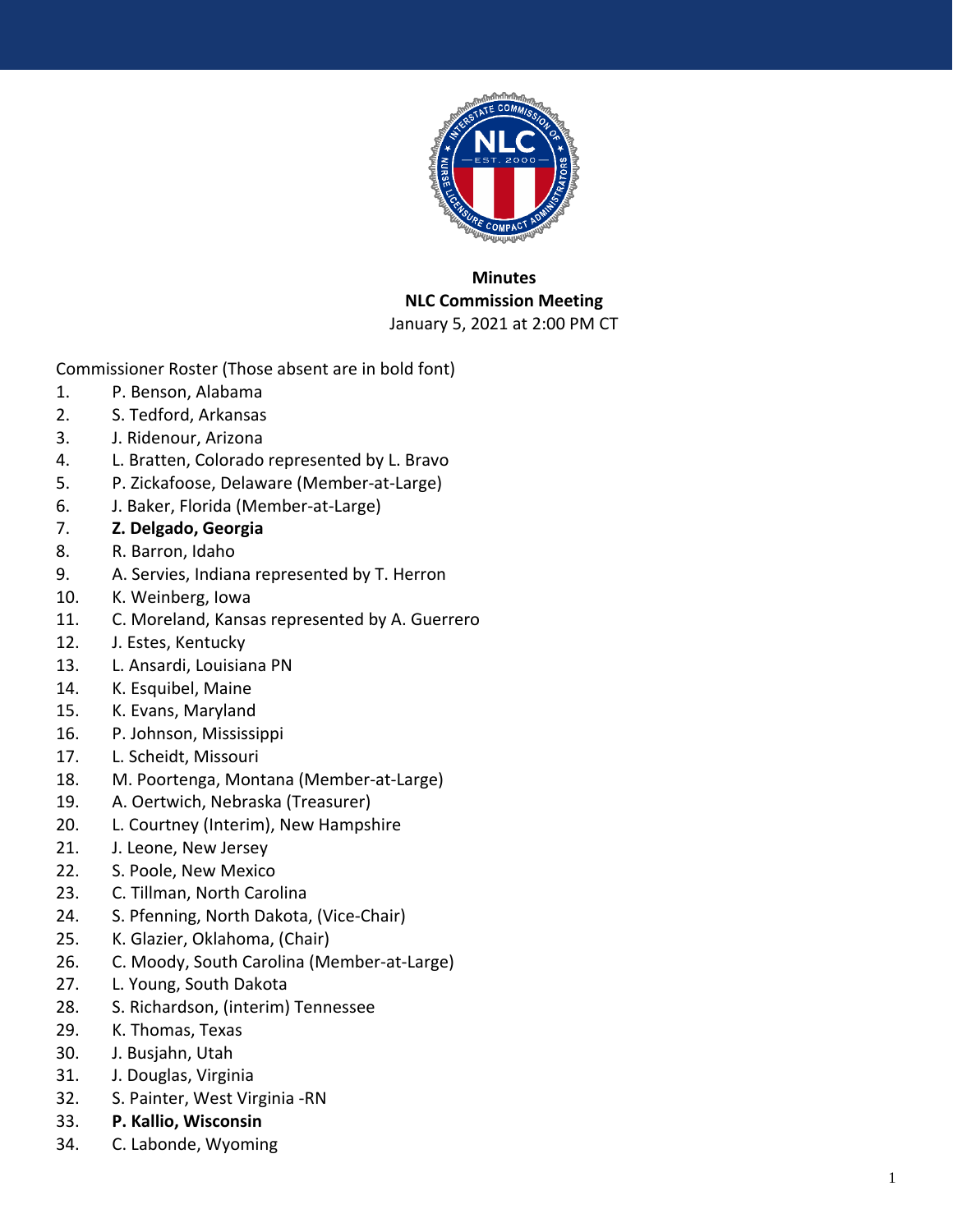| #  | <b>Agenda Item</b>                                                                                      | <b>Discussion</b>                                                                                                                                                                                                                                                                                                                                                                                                                                                                                                                                                                                                                                                                                                                                                                                                                                                                                                                                                                                                                                                                                                                                                                                                                                                          | <b>Action</b>                                                                                                               |
|----|---------------------------------------------------------------------------------------------------------|----------------------------------------------------------------------------------------------------------------------------------------------------------------------------------------------------------------------------------------------------------------------------------------------------------------------------------------------------------------------------------------------------------------------------------------------------------------------------------------------------------------------------------------------------------------------------------------------------------------------------------------------------------------------------------------------------------------------------------------------------------------------------------------------------------------------------------------------------------------------------------------------------------------------------------------------------------------------------------------------------------------------------------------------------------------------------------------------------------------------------------------------------------------------------------------------------------------------------------------------------------------------------|-----------------------------------------------------------------------------------------------------------------------------|
| 1. | a) Call to Order<br><b>Commissioner Roll Call</b><br>b) Declare Quorum<br>Present<br>Adopt Agenda<br>C) | J. Puente called the meeting to<br>$\bullet$<br>order at 2:00 pm CT.<br>M. Bieniek did the roll call and<br>$\bullet$<br>announced that 32 Commissioners<br>were present.<br>Chair K. Glazier declared a quorum<br>$\bullet$<br>present. New Commissioner C.<br>Tillman (NC) was welcomed.                                                                                                                                                                                                                                                                                                                                                                                                                                                                                                                                                                                                                                                                                                                                                                                                                                                                                                                                                                                 | P. Benson moved to adopt the<br>agenda and J. Baker seconded.<br>The motion carried.                                        |
| 2. | Draft Minutes of October 13,<br>2020                                                                    |                                                                                                                                                                                                                                                                                                                                                                                                                                                                                                                                                                                                                                                                                                                                                                                                                                                                                                                                                                                                                                                                                                                                                                                                                                                                            | P. Benson moved to adopt the<br>Oct 13, 2020 meeting minutes as<br>presented and K. Thomas<br>seconded. The motion carried. |
| 3. | Legislative Affairs Update                                                                              | R. Fotsch provided the legislative<br>update.<br>Many of the remaining states will<br>introduce legislation in 2021.<br>Alaska: NCSBN Has a lobbyist in<br>$\bullet$<br>Alaska. There was opposition from a<br>former senate president. The union<br>is in opposition. There is a good<br>chance for success. There is support<br>from the Dept of Defense.<br>California: The 2020 bill was a big<br>$\bullet$<br>step. We anticipate the bill to be<br>filed in 2021.<br>Guam: The bill died in committee at<br>$\bullet$<br>end of 2020. The sponsor intends to<br>refile in 2021.<br>Illinois: NCSBN has a lobbyist in<br>Illinois. Ascension Healthcare is<br>supportive. There is union<br>opposition. The Speaker may not be<br>reelected.<br>Massachusetts: a bill was passed to<br>$\bullet$<br>require the Health Policy<br>Commission to do a study on the<br>NLC. We are hoping for a favorable<br>report.<br>Michigan: the legislature passed the<br>$\bullet$<br>NLC but the governor vetoed the<br>bill. No Democrats signed on to the<br>bill. The governor claimed that the<br>state would cede authority to the<br>Commission. Unsure of next steps<br>until there is a meeting with the<br>coalition.<br>Nevada: There are discussion with<br>$\bullet$ |                                                                                                                             |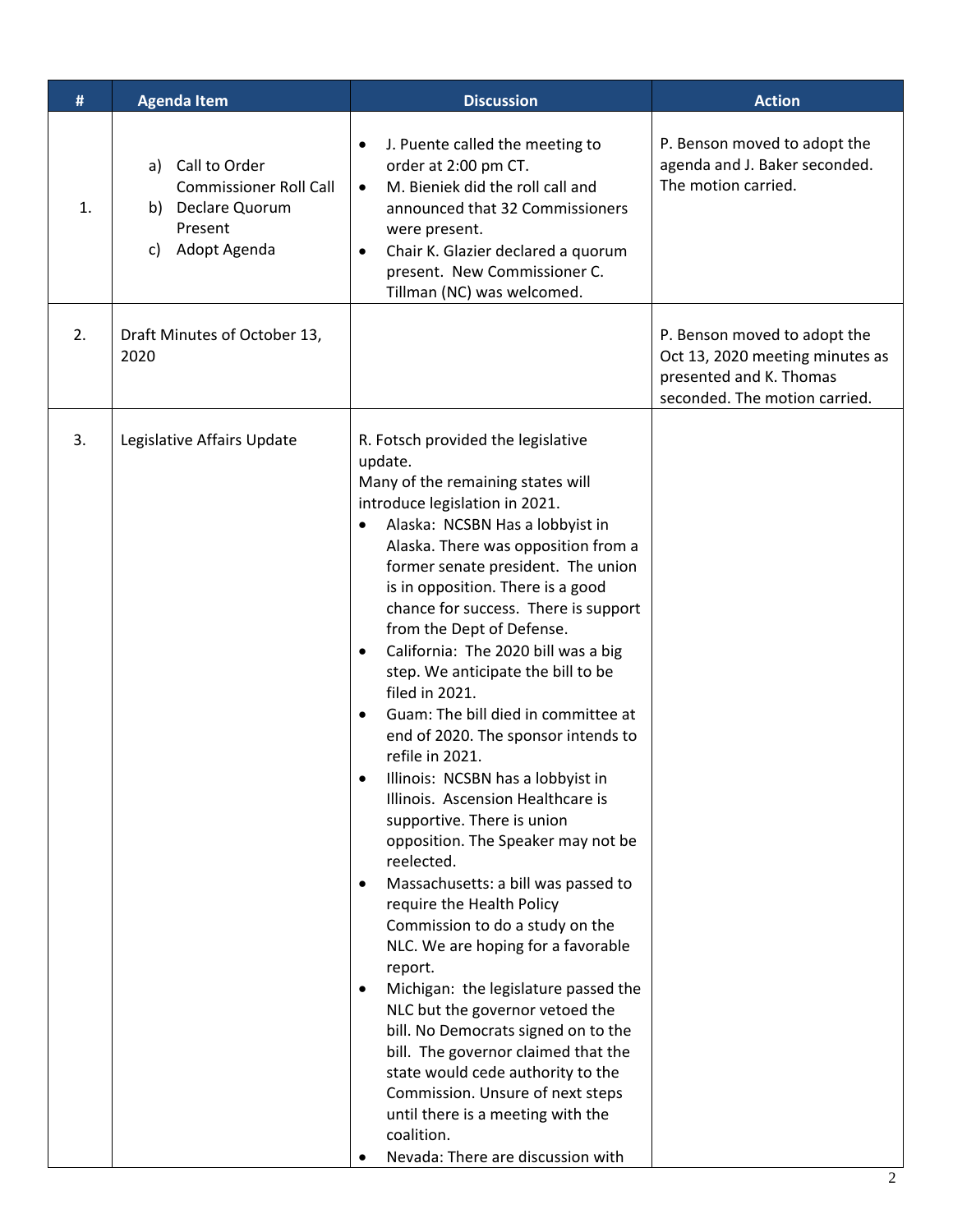|    |                             | the SEIU union. A bill will be<br>introduced in 2021.<br>Ohio: a bill was filed in 2020. There<br>$\bullet$<br>were committee hearings and it<br>passed out of Senate. It will be<br>reintroduced in 2021. The sponsor is<br>very committed. There is a lot of<br>support. The ONA opposes the bill.<br>The OH BON has some concerns.<br>Pennsylvania: We were close to<br>$\bullet$<br>getting a bill passed. The final<br>committee meeting was canceled<br>and the session ended. The bill will<br>be reintroduced in 2021. There is<br>opposition from the union.<br>Vermont: the Dept of Professional<br>٠<br>Regulation sponsors the bill which<br>will be reintroduced in 2021.<br>Washington: There is union<br>$\bullet$<br>opposition. Union issues have been<br>addressed.<br>Oregon: Staff met with the hospital<br>$\bullet$<br>association and there was interest in<br>filing a bill.<br><b>APRN Compact:</b><br>North Dakota and Delaware have<br>pre-filed a bill. Idaho will file in<br>future.<br>Three other states are considering<br>$\bullet$<br>filing a bill. |  |
|----|-----------------------------|----------------------------------------------------------------------------------------------------------------------------------------------------------------------------------------------------------------------------------------------------------------------------------------------------------------------------------------------------------------------------------------------------------------------------------------------------------------------------------------------------------------------------------------------------------------------------------------------------------------------------------------------------------------------------------------------------------------------------------------------------------------------------------------------------------------------------------------------------------------------------------------------------------------------------------------------------------------------------------------------------------------------------------------------------------------------------------------|--|
| 4. | Policy Committee Report     | Committee Chair P. Zickafoose provided<br>the committee report. The committee<br>met on Dec 2, 2020 and discussed the<br>old NLCA policy 4.5 related to privilege<br>to practice. Nursys Team revised the<br>policy. Members found it difficult to<br>understand. Nursys Team is working on<br>redrafting the policy. The next meeting<br>will be in Jan 2021.                                                                                                                                                                                                                                                                                                                                                                                                                                                                                                                                                                                                                                                                                                                         |  |
| 5. | Compliance Committee Report | Committee Chair L. Scheidt provided the<br>committee report.<br>The committee has reviewed the<br>$\bullet$<br>self-assessment to eliminate<br>redundancies and ensure clarity.<br>Columns for Evidence and<br>Methodology have been added. It<br>will be reviewed by the Executive<br>Committee in February 2021 and by<br>the Commission in March 2021.                                                                                                                                                                                                                                                                                                                                                                                                                                                                                                                                                                                                                                                                                                                              |  |